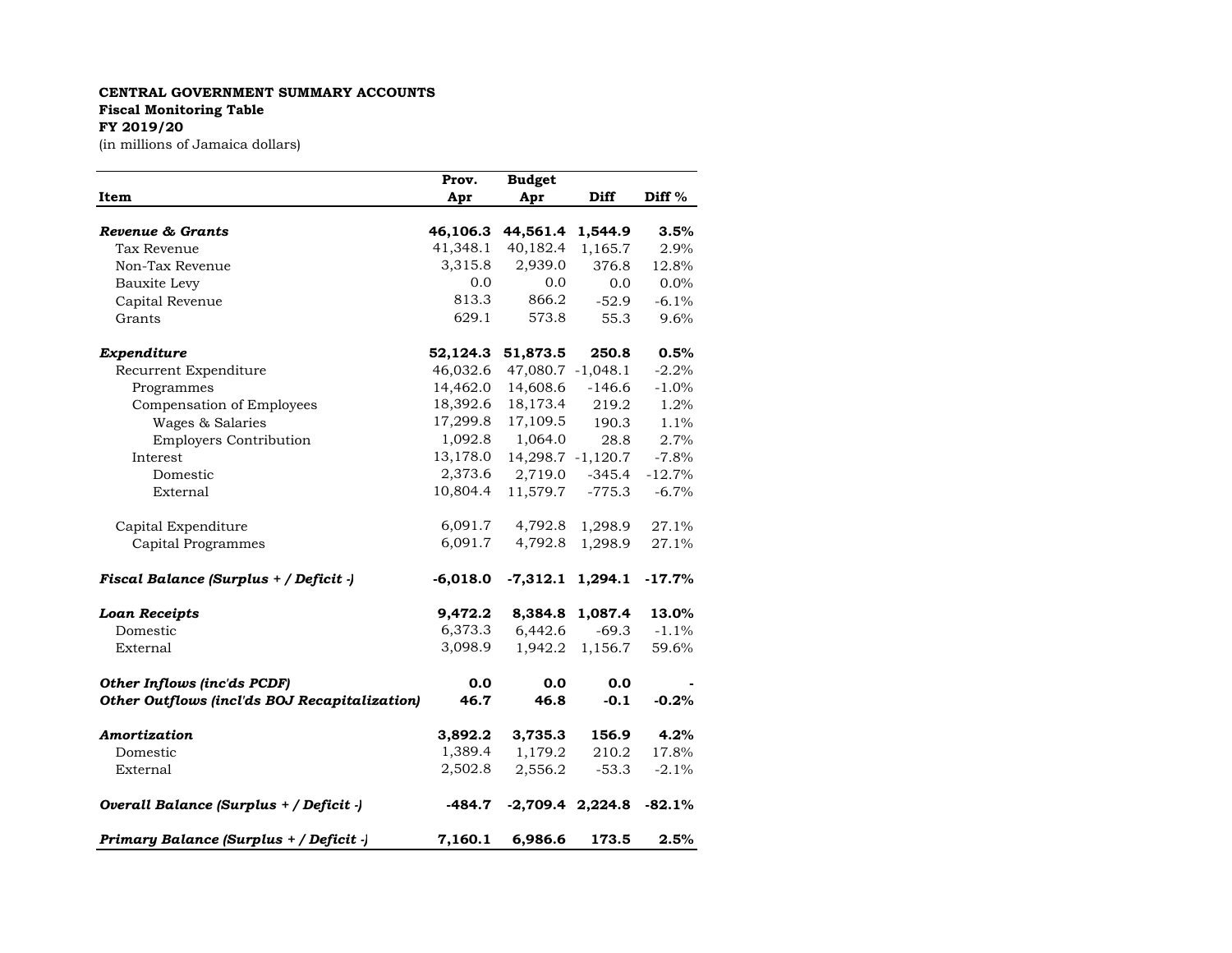## **DETAILS OF REVENUE FY 2019/20**

(in millions of Jamaica dollars)

| Item                        | Prov.<br>Apr | <b>Budget</b><br>Apr      | Diff     | Diff %   |
|-----------------------------|--------------|---------------------------|----------|----------|
| Revenue & Grants            |              | 46,106.3 44,561.4 1,544.9 |          | 3.5%     |
| Tax Revenue                 | 41,348.1     | 40,182.4 1,165.7          |          | 2.9%     |
| Income and profits          | 7,437.1      | 7,874.8                   | $-437.7$ | $-5.6%$  |
| Bauxite/alumina             | 0.0          | 0.0                       | 0.0      | 0.0%     |
| Other companies             | 903.0        | 1,092.7                   | $-189.7$ | $-17.4%$ |
| <b>PAYE</b>                 | 4,966.7      | 5,156.0                   | $-189.3$ | $-3.7%$  |
| Tax on dividend             | 145.1        | 145.3                     | $-0.2$   | $-0.1%$  |
| Other individuals           | 326.1        | 322.9                     | 3.2      | 1.0%     |
| Tax on interest             | 1,096.3      | 1,157.9                   | $-61.7$  | $-5.3%$  |
| Production and consumption  | 17,250.9     | 16,092.5                  | 1,158.3  | 7.2%     |
| <b>MBT</b>                  | 28.3         | 0.0                       | 28.3     |          |
| <b>SCT</b>                  | 2,703.0      | 2,517.6                   | 185.4    | 7.4%     |
| Environmental Levy          | 118.3        | 114.5                     | 3.9      | 3.4%     |
| Motor vehicle licenses      | 378.3        | 340.3                     | 38.0     | 11.2%    |
| Other licenses              | 519.7        | 216.2                     | 303.4    | 140.3%   |
| Quarry Tax                  | 2.9          | 2.8                       | 0.1      | 2.8%     |
| Betting, gaming and lottery | 568.1        | 429.6                     | 138.5    | 32.2%    |
| Accomodation Tax            | 265.7        | 248.3                     | 17.4     | 7.0%     |
| <b>Education</b> tax        | 2,551.1      | 2,507.0                   | 44.1     | 1.8%     |
| Telephone Call Tax          | 270.7        | 193.0                     | 77.7     | 40.3%    |
| Contractors levy            | 263.8        | 262.9                     | 0.9      | 0.3%     |
| GCT (Local)                 | 9,232.1      | 8,865.5                   | 366.6    | 4.1%     |
| Stamp Duty (Local)          | 348.9        | 395.0                     | $-46.1$  | $-11.7%$ |
| International Trade         | 16,660.1     | 16,215.0                  | 445.1    | 2.7%     |
| Custom Duty                 | 3,510.7      | 3,526.8                   | $-16.1$  | $-0.5%$  |
| Stamp Duty                  | 229.4        | 213.6                     | 15.8     | 7.4%     |
| <b>Travel Tax</b>           | 1,972.2      | 1,852.7                   | 119.5    | 6.4%     |
| GCT (Imports)               | 7,362.4      | 7,195.0                   | 167.4    | 2.3%     |
| SCT (imports)               | 3,330.5      | 3,170.4                   | 160.1    | 5.0%     |
| Environmental Levy          | 254.9        | 256.5                     | $-1.5$   | $-0.6%$  |
| Non-Tax                     | 3,315.8      | 2,939.0                   | 376.8    | 12.8%    |
| <b>Bauxite Levu</b>         | 0.0          | 0.0                       | 0.0      | 0.0%     |